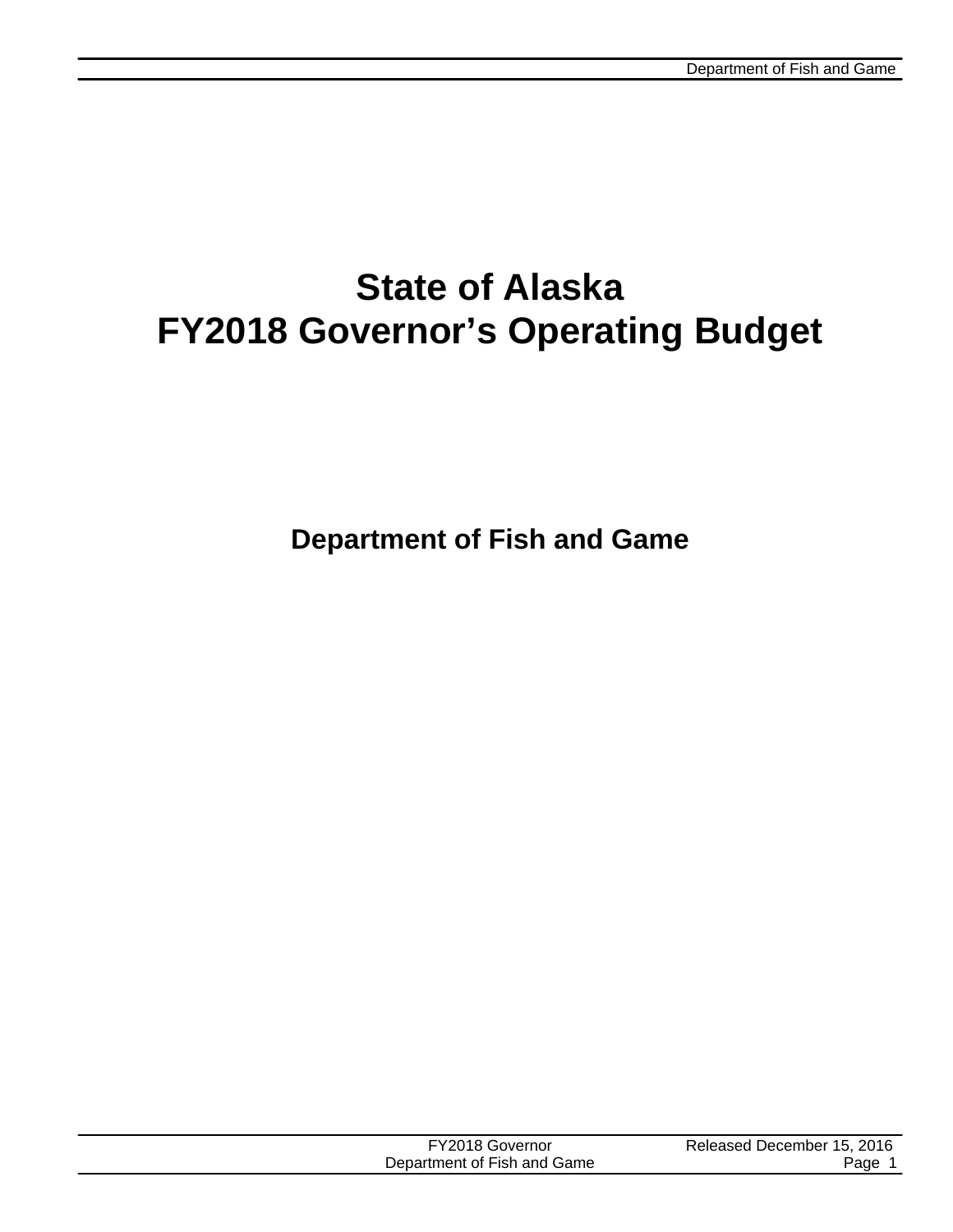# **Department of Fish and Game**

# **Mission**

To protect, maintain, and improve the fish, game, and aquatic plant resources of the state, and manage their use and development in the best interest of the economy and the well-being of the people of the state, consistent with the sustained yield principle. Alaska Constitution Article 8, Sec. 4; AS 16.05.020(2)

| <b>Core Services</b>            | <b>UGF</b> | <b>DGF</b> | Other    | Fed      | Total     | <b>PFT</b> | <b>PPT</b> | <b>NP</b> | % GF  |
|---------------------------------|------------|------------|----------|----------|-----------|------------|------------|-----------|-------|
| (in priority order)             |            |            |          |          |           |            |            |           |       |
| Management                      | 25.417.0   | 5.113.6    | 31.802.1 | 33.349.1 | 95.681.8  | 428        | 300        | 10        | 43.4% |
| 2 Stock Assessment and Research | 21.697.9   | 9.235.9    | 20.080.9 | 21.424.0 | 72.438.7  | 275        | 265        | 15        | 44.0% |
| 13 Customer Service and Public  | 8.415.3    | 493.9      | 13.782.0 | 12.908.5 | 35.599.7  | 157        | 92         |           | 12.7% |
| Involvement                     |            |            |          |          |           |            |            |           |       |
| <b>FY2017 Management Plan</b>   | 55.530.2   | 14.843.4   | 65.665.0 | 67.681.6 | 203.720.2 | 860        | 657        | 29        |       |

## **Measures by Core Service**

(Additional performance information is available on the web at https://omb.alaska.gov/results.)

#### **1. Management**







| <b>FY2018 Governor</b>      |                            |
|-----------------------------|----------------------------|
|                             | Released December 15, 2016 |
| Department of Fish and Game | Page 2                     |
|                             |                            |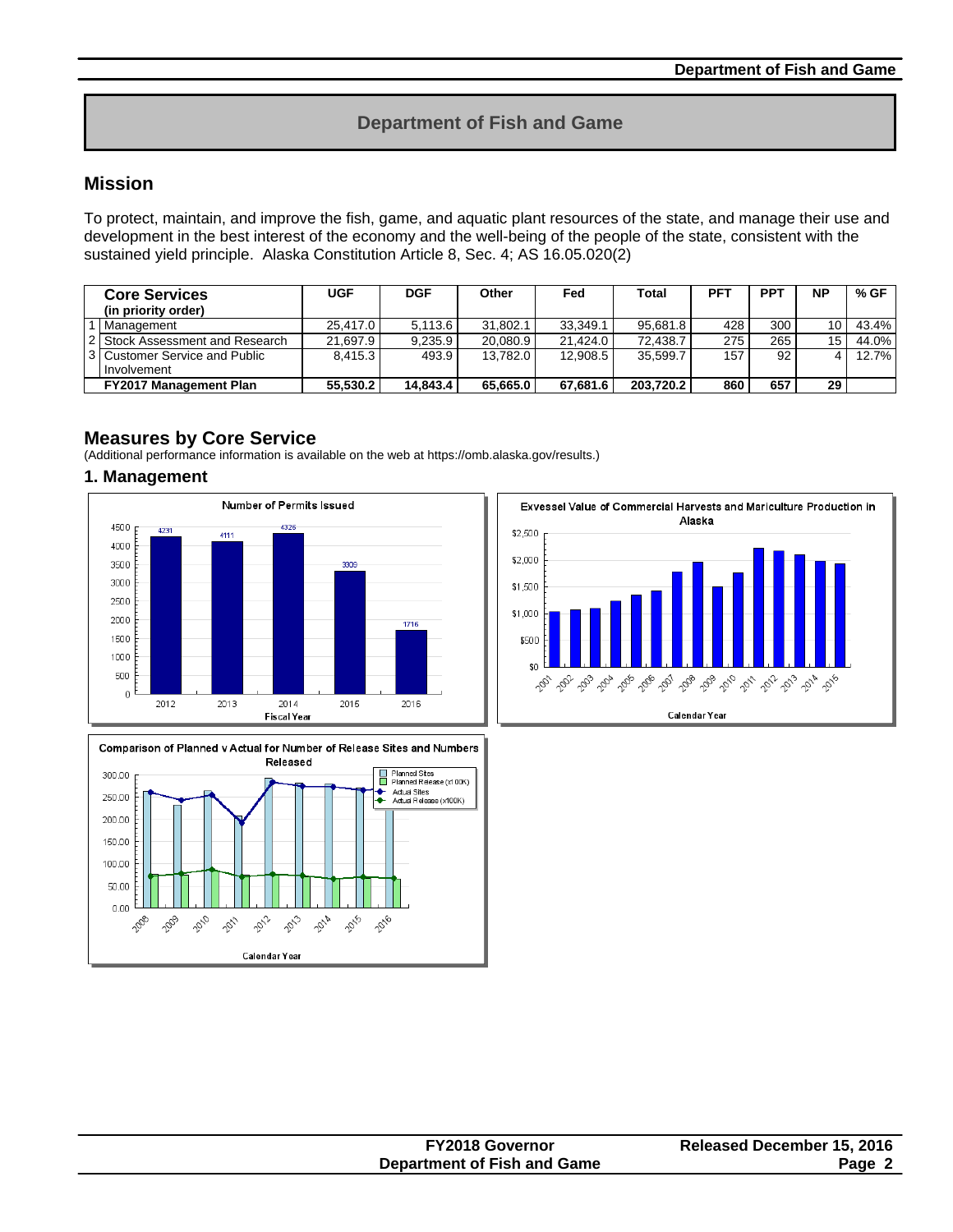# **2. Stock Assessment and Research**





## **3. Customer Service and Public Involvement**



# **Major Department Accomplishments in 2016**

## **Salmon Harvest and Value**

The 2016 commercial salmon fishery all species harvest was 112.6 million fish with an estimated preliminary exvessel value of \$406.4 million. Of this total, sockeye salmon accounted for 62% of the value at \$251.4 million and 47% of the harvest at 52.9 million fish. Pink salmon accounted for 9% of the value at \$37.8 million, and 35% of the harvest at 39.4 million fish. Chum salmon accounted for 16% of the value at \$65.2 million and 14% of the harvest at 16.2 million fish. Coho salmon accounted for 8% of the value at \$33.2 million and 3% of the harvest at 3.8 million fish. The Chinook salmon harvest was 401 thousand fish with an estimated preliminary value of \$18.8 million. The estimates of value are based on preliminary ex-vessel prices and do not include any post season bonuses paid to fishermen. Bristol Bay enjoyed a great sockeye salmon season with \$37.3 million sockeye salmon valued at \$153.2 million. However, pink salmon catches in Southeast, Prince William Sound, and Kodiak were well below expectations. The 2016 season marked the first time since statehood that there were no large scale commercial salmon buyer/processors in the Kuskokwim Area.

## **Crab Total Allowable Catch**

The department established the 2016-2017 season total allowable catches for the state-federal co-managed crab fisheries in the Bering Sea and Aleutian Islands that met the conservation and economic benefit objectives and requirements of state and federal regulations: 8.47 million pounds for the Bristol Bay red king crab fishery, 21.57 million pounds for the Bering Sea snow crab fishery, 0.52 million pounds for the Norton Sound red king crab fishery, 3.31 million pounds for the Eastern Aleutian Islands golden king crab fishery, and 2.24 million pounds for the Western Aleutian Islands golden king crab fishery. Four Bering Sea crab fisheries (Pribilof District red and blue king crab, Saint Matthew blue king crab, and Bering Sea Tanner crab) were closed to commercial fishing in the 2016-2017 season for stock conservation. The department worked within the federal process to assure that the expertise within the

| <b>FY2018 Governor</b>             | <b>Released December 15, 2016</b> |
|------------------------------------|-----------------------------------|
| <b>Department of Fish and Game</b> | Page 3                            |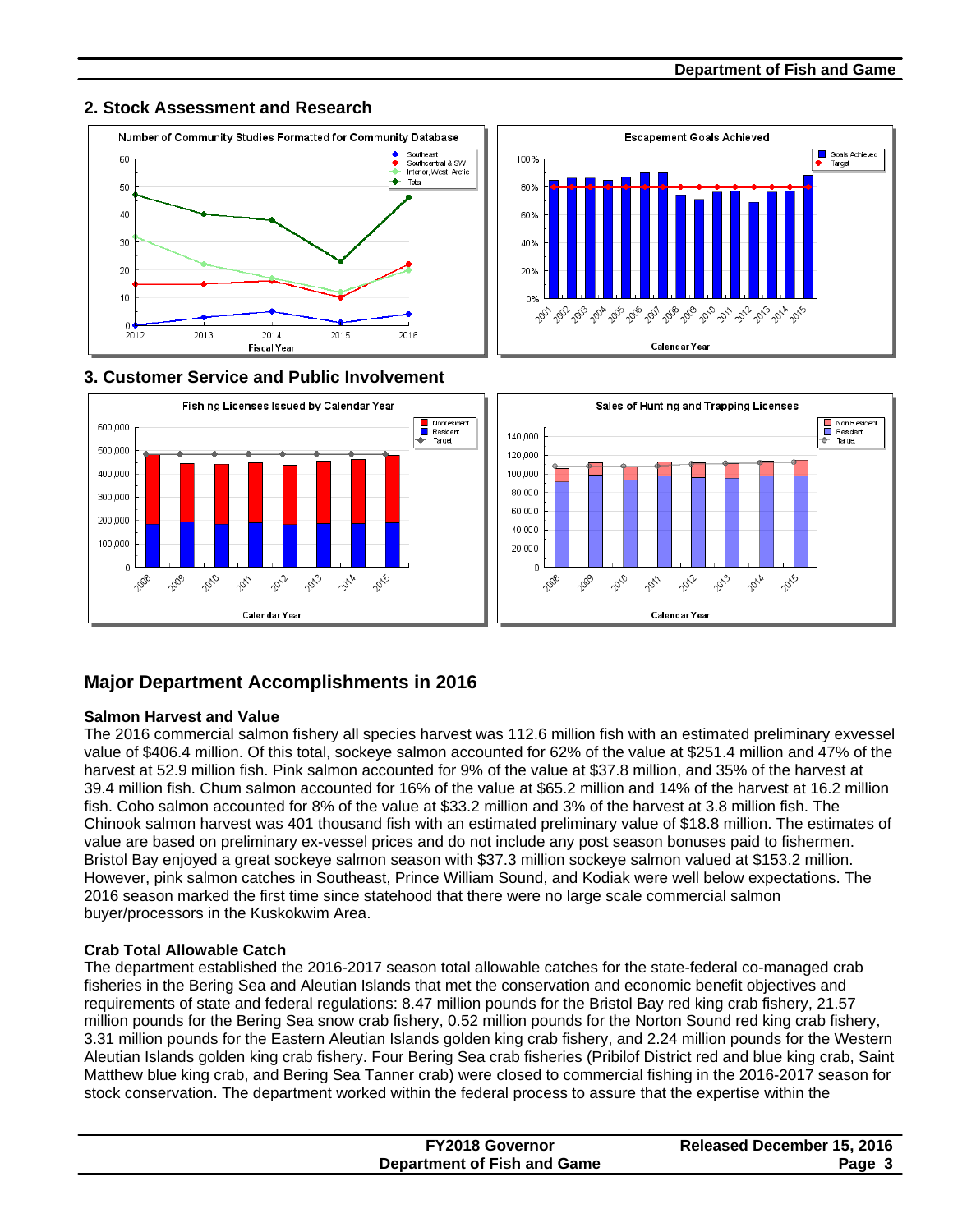department is directly utilized in setting the annual catch limits that federal regulations require to be established for the Bering Sea and Aleutian Islands king and Tanner crab fisheries in order to minimize risk of overfishing.

#### **Avoiding Reversion of Federal Funds**

The Division of Wildlife Conservation successfully obligated all funds at risk for reversion to the federal government. During FY2016, the challenge was finding appropriate matching funds because there was not adequate license fee revenue. To accomplish this, the division partnered with state, tribal, and non-profit organizations to identify projects of mutual interest to benefit the hunting community. This resulted in nearly \$12 million in additional federal funding available to the division.

#### **Intensive Management**

The division is currently implementing intensive management (IM) programs aimed at increasing caribou or moose numbers in portions of Game Management Units (GMU) 12, 15, 16, 17, 19, 20, 24 and 25 and collection of habitat data was recently initiated as part of approved IM programs in GMUs 1 and 3. The division has allocated funds to support intensified field monitoring and research to document population parameters to support, sustain, and defend existing and new intensive management programs in the face of ongoing opposition and litigation.

### **Threatened, Endangered and Diversity Program**

The "TED" Program is a pro-active, cost effective approach to the federal Endangered Species Act (ESA), intended to conserve wildlife species before they become threatened or endangered, to recover species already imperiled, and to keep "common species common." The Program administers the State's response to the ESA by providing resources, expertise, and coordination among agencies (e.g., Department of Law and Department of Natural Resources) with the goal of conserving wildlife and avoiding unwarranted regulations. Last year's major Program success include:

- 1. A not warranted ESA listing finding for wolves in Southeast Alaska;
- 2. The delisting of the primary population of humpback whales that use Alaska waters;
- 3. The State winning a major lawsuit overturning the designation of the listing of the Arctic subspecies of the ringed seal as threatened under the ESA (TED assisted the Department of Law);
- 4. Draft federal regulations and revised federal policies that will increase the State's role in implementing the ESA;
- 5. The submission of detailed information to the Fish and Wildlife Service (FWS) that establishes a strong foundation for avoiding listing of the northern bog lemming and western bumble bee under the ESA (FWS had determined listing for these species may be warranted);
- 6. The submission of critical information on bald and golden eagles, which established that FWS's proposed take regulations for eagles in Alaska were inappropriate; and
- 7. Critical research conducted that will enable the State to conserve species, avoid unwarranted ESA listings, and minimize regulatory impacts.

## **Fish and Game Licensing - Information Technology**

Completion of first phase of Licensing Modernization Project (LMP): Completed two major milestones for the Licensing Modernization Project. The first was going live with the E-Vendor system. This new application enables ADF&G license vendors to sell licenses, tags and permits electronically; and directly report their sales statistics to Administrative Services licensing staff without having to mail in a paper-based report. The application is being utilized in ADF&G regional offices and several large vendors with plans to be fully operational in January 2017. The second milestone was completion of the myADFG Portal. The Portal allows customers to log-in to purchase licenses and tags, sign for permits, report on harvests, subscribe to email lists, reprint licenses, and verify that ADF&G has received a harvest report. The goal is to eventually include all ADF&G services on the Portal.

#### **Facilities Deferred Maintenance Projects**

During FY2016, the department addressed deferred facility maintenance issues at over 14 different locations around the state, and provided emergency response assistance as needed. Major projects included: completing construction of two new warehouses for the shooting range programs in Anchorage and Fairbanks; construction of a new heated shop/warehouse in McGrath; construction finalization of a new employee housing duplex in Sand Point; major reconstruction and renovation of the Nome bunkhouse/warehouse; and reconstruction of the Crooked Creek hatchery race ways and support structures is nearing completion. Multiple projects were also completed at the Fairbanks Regional Office.

# **Key Department Challenges**

| <b>FY2018 Governor</b>      | Released December 15, 2016 |
|-----------------------------|----------------------------|
| Department of Fish and Game | Page 4                     |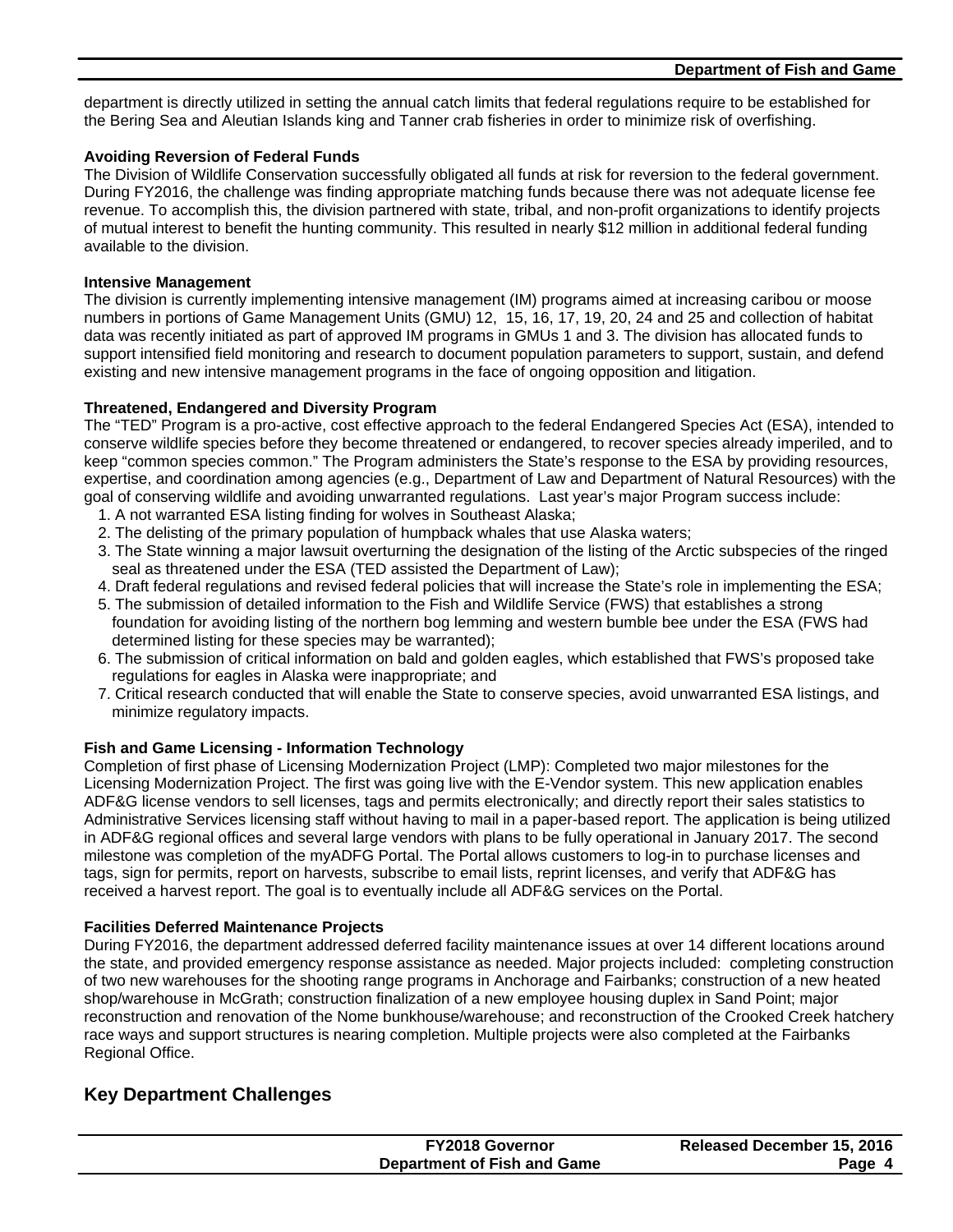#### **Maintain Important Public Services With Reduced Funding**

All state agencies are facing reduced funding given the state's \$3.5 billion revenue shortfall. The department sustained a 30% unrestricted general fund reduction since FY2015 with additional cuts included in the FY2018 budget. The impact of these reductions has been partially mitigated by additional revenue from federal funds, fish and game funds, test fish receipts and other sources. Reduced funding impacts the department's ability to gather necessary data on fish and wildlife resources to manage for sustained yield while maximizing the harvestable surplus of species important to Alaskans. Less precise information forces the department to err on the side of conservation and leads to more conservative species management, thereby reducing harvest opportunity. The department is focusing on administrative efficiencies across all divisions to minimize direct impacts on programs, but at these reduction levels, program impacts are unavoidable. Every effort will be made to prioritize the most critical programs and activities with available funding.

#### **Federal Funding**

The department derives over a third of its budget from federal funds. Primary sources include the Sport Fish Restoration Program – Dingell/Johnson (DJ) funds in the Division of Sport Fish, the Wildlife Restoration Program – Pittman/Robertson (PR) funds in the Division of Wildlife Conservation, and fisheries and marine mammal funding from the U.S. Department of Commerce, National Marine Fisheries Service in the Divisions of Commercial Fisheries and Wildlife Conservation. Wildlife Restoration funding has been dramatically increasing, creating challenges to meet the required match, while other federal sources have been flat or declining.

# **Significant Changes in Results to be Delivered in FY2018**

The department's FY2018 budget proposes a seven percent reduction of \$5.3 million unrestricted general funds (UGF). This reduction will be offset by an increase in fish and game fund revenue from the passage of HB137; which increased hunting, sport fishing, and trapping fees effective January 1, 2017.

| <b>Contact Information</b>      |                                                                                      |                                                             |                                                                                    |  |  |  |  |
|---------------------------------|--------------------------------------------------------------------------------------|-------------------------------------------------------------|------------------------------------------------------------------------------------|--|--|--|--|
| <b>Commissioner: Sam Cotten</b> | <b>Phone:</b> (907) 465-4100<br>Fax: (907) 465-2332<br>E-mail: sam.cotten@alaska.gov | <b>Administrative</b><br>Services Director: Carol Petraborg | Phone: (907) 465-6077<br>Fax: (907) 465-6078<br>E-mail: carol.petraborg@alaska.gov |  |  |  |  |

| <b>FY2018 Governor</b>      | Released December 15, 2016 |
|-----------------------------|----------------------------|
| Department of Fish and Game | Page t                     |
|                             |                            |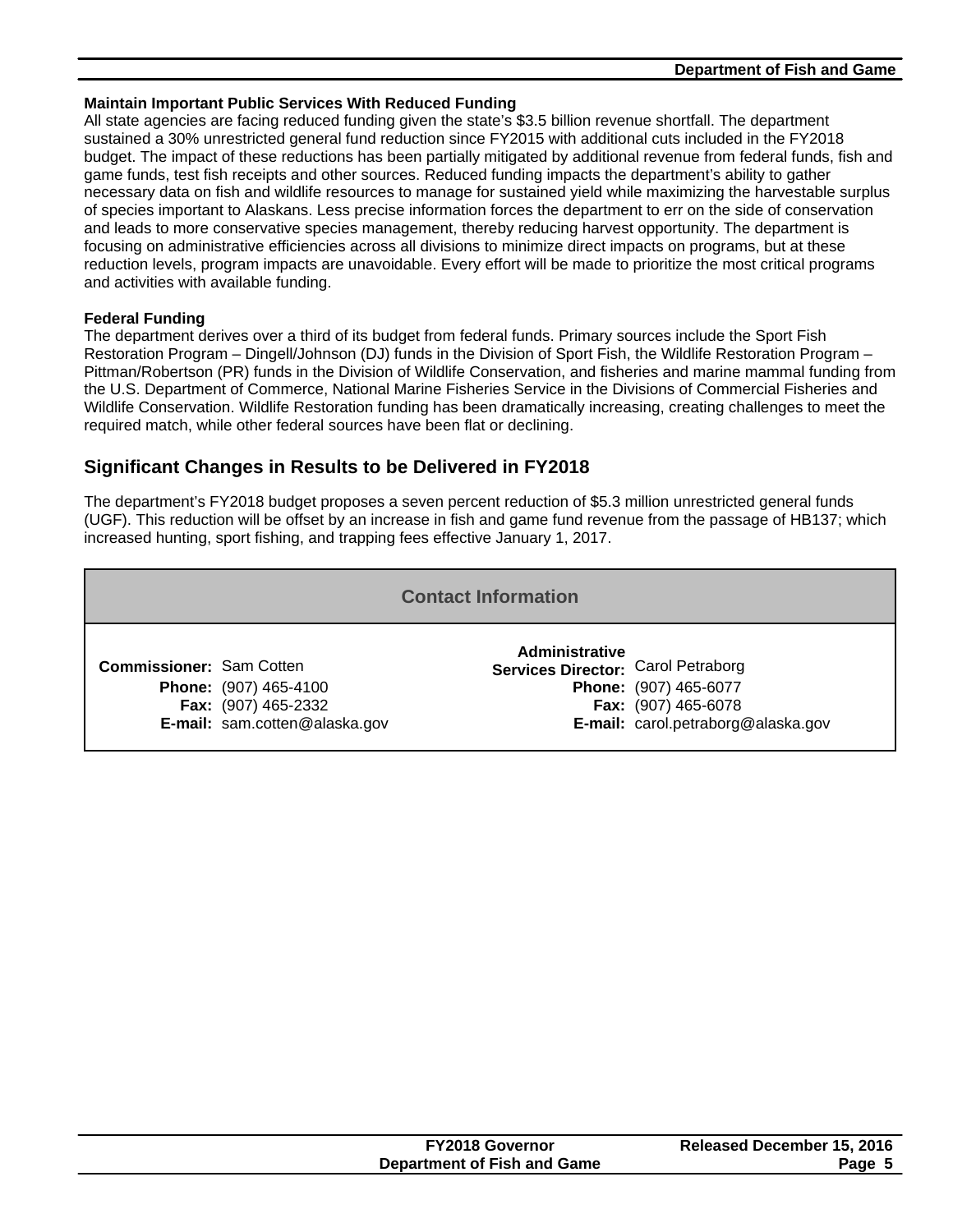Department of Fish and Game

| <b>FY2018 Capital Budget Request</b>                                         |                           |                                |                       |                         |                |  |
|------------------------------------------------------------------------------|---------------------------|--------------------------------|-----------------------|-------------------------|----------------|--|
| <b>Project Title</b>                                                         | Unrestricted<br>Gen (UGF) | <b>Designated</b><br>Gen (DGF) | Other<br><b>Funds</b> | Federal<br><b>Funds</b> | Total<br>Funds |  |
| R/V Resolution Refurbishment and Repair                                      |                           | 1,000,000                      |                       |                         | 1,000,000      |  |
| Sport Fish Recreational Boating and Angler Access                            |                           |                                | 750.000               | 2.250.000               | 3.000.000      |  |
| Reappropriation for Vessels and Aircraft Maintenance, Repair and<br>Upgrades |                           |                                |                       |                         |                |  |
| <b>Department Total</b>                                                      |                           | 1.000.000                      | 750,000               | 2,250,000               | 4,000,000      |  |

*This is an appropriation level summary only. For allocations and the full project details see the capital budget.*

| <b>TY2018 Gov.</b><br>Governor | 2016<br>Released December 15, |
|--------------------------------|-------------------------------|
| Department of Fish and Game    | Page                          |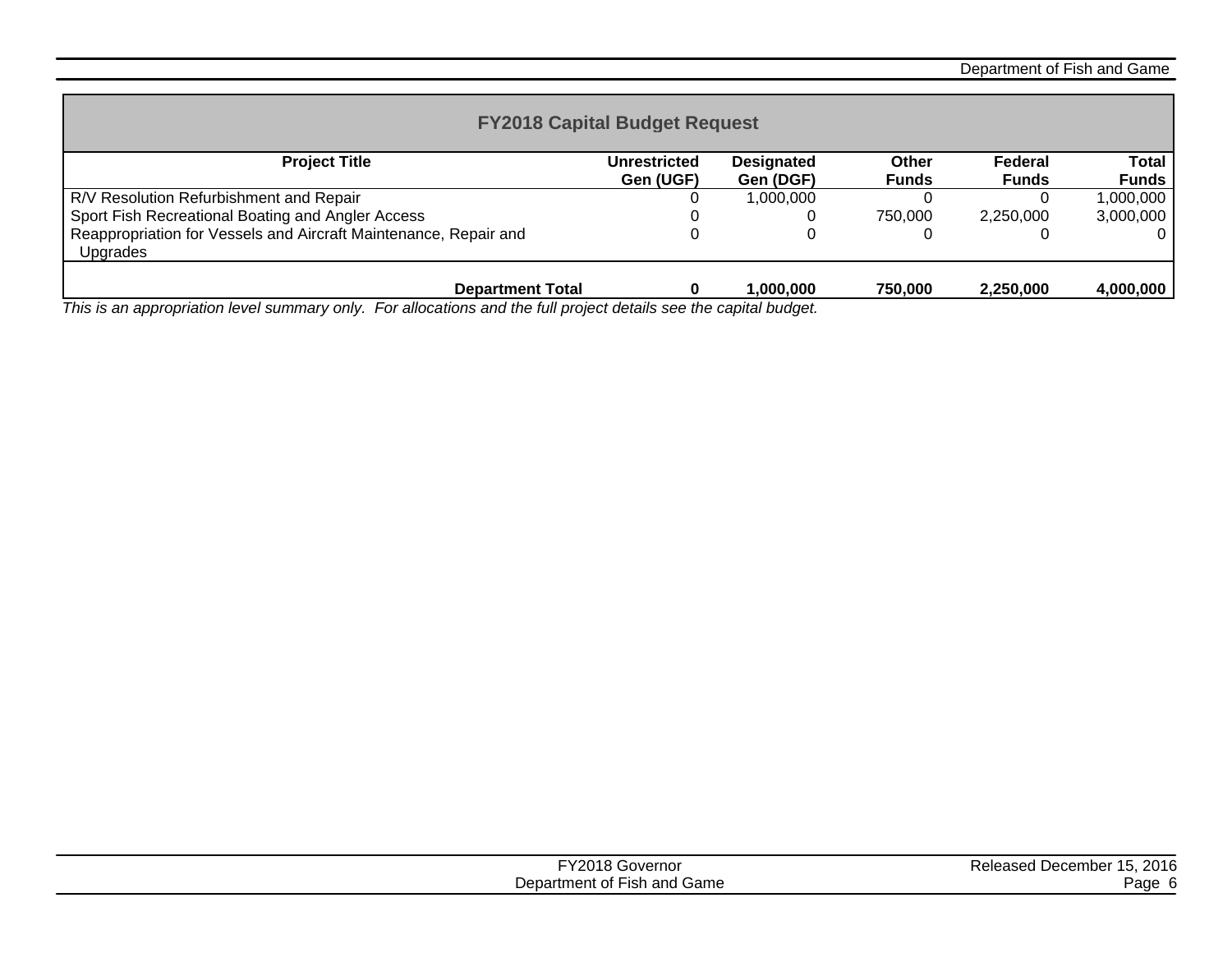|                                                                   | <b>Summary of Department Budget Changes by RDU</b><br>From FY2017 Management Plan to FY2018 Governor |                   |                    |              | All dollars shown in thousands |
|-------------------------------------------------------------------|------------------------------------------------------------------------------------------------------|-------------------|--------------------|--------------|--------------------------------|
|                                                                   | <b>Unrestricted</b>                                                                                  | <b>Designated</b> | <b>Other Funds</b> | Federal      | <b>Total Funds</b>             |
|                                                                   | Gen (UGF)                                                                                            | Gen (DGF)         |                    | <b>Funds</b> |                                |
| <b>FY2017 Management Plan</b>                                     | 55,530.2                                                                                             | 14,843.4          | 65,665.0           | 67,681.6     | 203,720.2                      |
| One-time items:                                                   |                                                                                                      |                   |                    |              |                                |
| -Sport Fisheries                                                  | 0.0                                                                                                  | 0.0               | $-500.0$           | 0.0          | $-500.0$                       |
| <b>Adjustments which</b><br>continue current level of<br>service: |                                                                                                      |                   |                    |              |                                |
| -Commercial Fisheries                                             | 375.9                                                                                                | 96.1              | 56.5               | 46.6         | 575.1                          |
| -Sport Fisheries                                                  | $-2,675.9$                                                                                           | 0.0               | 3,326.3            | 130.2        | 780.6                          |
| -Wildlife Conservation                                            | $-2,680.8$                                                                                           | 0.0               | 2,765.2            | 159.1        | 243.5                          |
| -Statewide Support Services                                       | 72.5                                                                                                 | 0.7               | 103.9              | 20.2         | 197.3                          |
| <b>Proposed budget</b><br>decreases:                              |                                                                                                      |                   |                    |              |                                |
| -Commercial Fisheries                                             | $-101.1$                                                                                             | $-42.7$           | $-41.0$            | $-173.3$     | $-358.1$                       |
| -Sport Fisheries                                                  | 0.0                                                                                                  | 0.0               | $-1,131.5$         | $-500.0$     | $-1,631.5$                     |
| -Wildlife Conservation                                            | 0.0                                                                                                  | 0.0               | $-159.0$           | $-150.0$     | $-309.0$                       |
| -Statewide Support Services                                       | $-4.4$                                                                                               | 0.0               | $-2,356.3$         | $-194.9$     | $-2,555.6$                     |
| <b>FY2018 Governor</b>                                            | 50,516.4                                                                                             | 14,897.5          | 67,729.1           | 67,019.5     | 200,162.5                      |

| FY2018 Governor             | Released December 15, 2016 |
|-----------------------------|----------------------------|
| Department of Fish and Game | Page                       |
|                             |                            |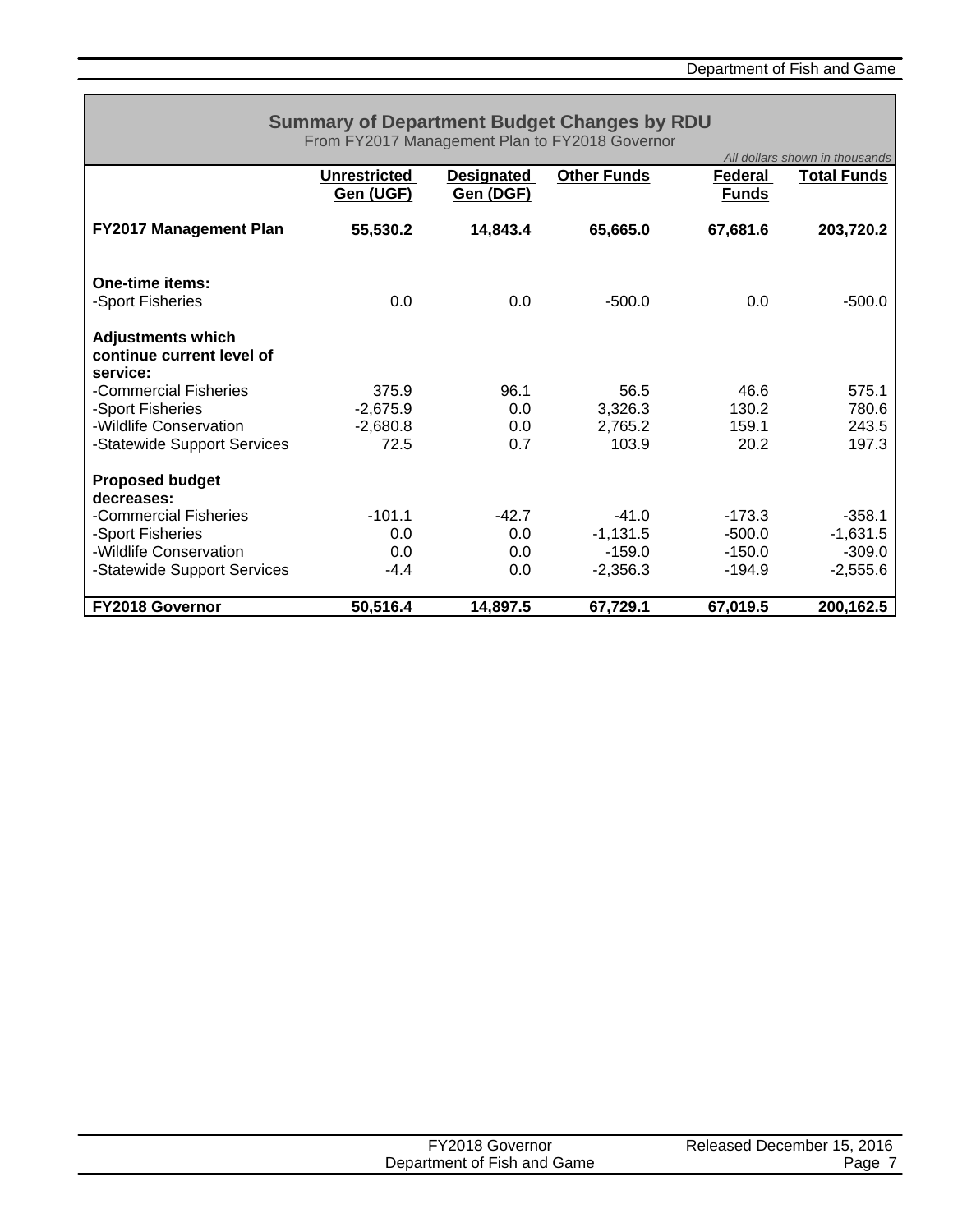#### **Department Totals Department of Fish and Game**

| <b>Description</b>                      | <b>FY2016 Actuals</b> | <b>FY2017 Conference</b><br><b>Committee</b> |                      | FY2017 Authorized FY2017 Management<br>Plan | FY2018 Governor      | FY2017 Management Plan vs | FY2018 Governor |
|-----------------------------------------|-----------------------|----------------------------------------------|----------------------|---------------------------------------------|----------------------|---------------------------|-----------------|
| <b>Department Totals</b>                | 180,681.8             | 203,701.1                                    | 203,720.2            | 203,720.2                                   | 200,162.5            | $-3.557.7$                | $-1.7%$         |
| <b>Objects of Expenditure:</b>          |                       |                                              |                      |                                             |                      |                           |                 |
| 71000 Personal Services<br>72000 Travel | 123,316.7<br>2,479.0  | 126,711.2<br>5,272.7                         | 126,711.2<br>5,272.7 | 124,303.4<br>5,272.7                        | 124,550.5<br>3,832.7 | 247.1<br>$-1,440.0$       | 0.2%            |
| 73000 Services                          | 45,726.8              | 59,685.3                                     | 59,704.4             | 61,812.2                                    | 59,901.1             | $-1,911.1$                | $-3.1%$         |
| 74000 Commodities                       | 7,671.2               | 10,879.9                                     | 10,879.9             | 10,879.9                                    | 10,511.2             | $-368.7$                  | $-3.4%$         |
| 75000 Capital Outlay                    | 1,488.1               | 1,152.0                                      | 1,152.0              | 1,452.0                                     | 1,367.0              | $-85.0$                   | $-5.9%$         |
| 77000 Grants, Benefits                  | 0.0                   | 0.0                                          | 0.0                  | 0.0                                         | 0.0                  | 0.0                       | 0.0%            |
| 78000 Miscellaneous                     | 0.0                   | 0.0                                          | 0.0                  | 0.0                                         | 0.0                  | 0.0                       | 0.0%            |
| <b>Funding Source:</b>                  |                       |                                              |                      |                                             |                      |                           |                 |
| 1002 Fed Rcpts (Fed)                    | 54,366.0              | 67,681.6                                     | 67,681.6             | 67,681.6                                    | 67,019.5             | $-662.1$                  | $-1.0%$         |
| 1003 G/F Match (UGF)                    | 1,240.5               | 1,275.5                                      | 1,275.5              | 1,275.5                                     | 967.6                | $-307.9$                  | $-24.1%$        |
| 1004 Gen Fund (UGF)                     | 63,375.2              | 54,254.7                                     | 54,254.7             | 54,254.7                                    | 49,548.8             | $-4,705.9$                | $-8.7%$         |
| 1005 GF/Prgm (DGF)                      | 2,032.4               | 2,584.3                                      | 2,584.3              | 2,584.3                                     | 2,546.3              | $-38.0$                   | $-1.5%$         |
| 1007 I/A Rcpts (Other)                  | 12,918.8              | 21,217.1                                     | 21,236.2             | 21,236.2                                    | 18,557.2             | $-2,679.0$                | $-12.6%$        |
| 1018 EVOSS (Other)                      | 1,910.8               | 2,807.4                                      | 2,807.4              | 2,807.4                                     | 2,486.3              | $-321.1$                  | $-11.4%$        |
| 1024 Fish/Game (Other)                  | 21,128.7              | 25,355.8                                     | 25,355.8             | 25,355.8                                    | 30,925.1             | 5,569.3                   | 22.0%           |
| 1055 IA/OIL HAZ (Other)                 | 61.1                  | 109.4                                        | 109.4                | 109.4                                       | 109.6                | 0.2                       | 0.2%            |
| 1061 CIP Rcpts (Other)                  | 8,024.8               | 7,775.1                                      | 7,775.1              | 7,775.1                                     | 7,257.1              | $-518.0$                  | $-6.7%$         |
| 1108 Stat Desig (Other)                 | 5.327.2               | 7.881.1                                      | 7.881.1              | 7,881.1                                     | 7.893.8              | 12.7                      | 0.2%            |
| 1109 Test Fish (DGF)                    | 2,774.7               | 3,845.2                                      | 3,845.2              | 3,845.2                                     | 3,860.4              | 15.2                      | 0.4%            |
| 1199 SFEntAcct (Other)                  | 500.0                 | 500.0                                        | 500.0                | 500.0                                       | 500.0                | 0.0                       | 0.0%            |
| 1201 CFEC Rcpts (DGF)                   | 7,021.6               | 8,413.9                                      | 8,413.9              | 8,413.9                                     | 8,490.8              | 76.9                      | 0.9%            |
| Totals:                                 |                       |                                              |                      |                                             |                      |                           |                 |
| Unrestricted Gen (UGF)                  | 64,615.7              | 55,530.2                                     | 55,530.2             | 55,530.2                                    | 50,516.4             | $-5,013.8$                | $-9.0%$         |
| Designated Gen (DGF)                    | 11,828.7              | 14,843.4                                     | 14,843.4             | 14,843.4                                    | 14,897.5             | 54.1                      | 0.4%            |
| <b>Other Funds</b>                      | 49,871.4              | 65,645.9                                     | 65,665.0             | 65,665.0                                    | 67,729.1             | 2,064.1                   | 3.1%            |
| <b>Federal Funds</b>                    | 54,366.0              | 67,681.6                                     | 67,681.6             | 67,681.6                                    | 67,019.5             | $-662.1$                  | $-1.0%$         |
| <b>Positions:</b>                       |                       |                                              |                      |                                             |                      |                           |                 |
| <b>Permanent Full Time</b>              | 900                   | 872                                          | 872                  | 860                                         | 837                  | $-23$                     | $-2.7%$         |
| <b>Permanent Part Time</b>              | 700                   | 684                                          | 684                  | 657                                         | 641                  | $-16$                     | $-2.4%$         |
| Non Permanent                           | 54                    | 53                                           | 53                   | 29                                          | 23                   | -6                        | $-20.7%$        |

| FY2018 C<br>Governor             | 2016<br>. December<br>Released |
|----------------------------------|--------------------------------|
| Fish and Game<br>Department of " | Page                           |
|                                  |                                |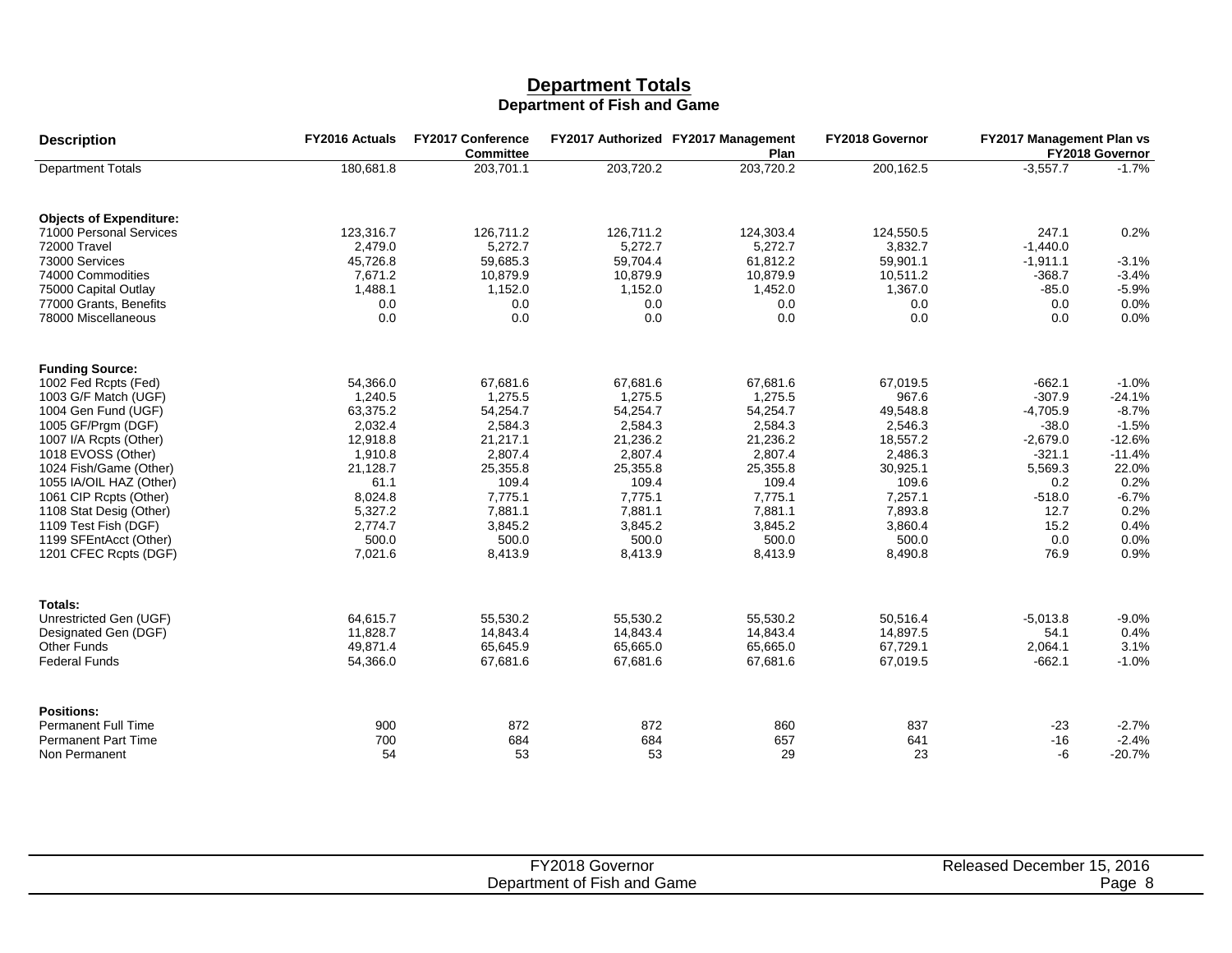# **Component Summary Unrestricted General Funds Only**

| <b>Results Delivery Unit/</b><br><b>Component</b> | <b>FY2016 Actuals</b> | <b>FY2017 Conference</b><br><b>Committee</b> |          | FY2017 Authorized FY2017 Management<br>Plan | FY2018 Governor | <b>FY2017 Management Plan vs</b> | FY2018 Governor |
|---------------------------------------------------|-----------------------|----------------------------------------------|----------|---------------------------------------------|-----------------|----------------------------------|-----------------|
| <b>Commercial Fisheries</b>                       |                       |                                              |          |                                             |                 |                                  |                 |
| <b>SE Region Fisheries Mgmt.</b>                  | 8.377.9               | 7,202.2                                      | 7,202.2  | 7,202.2                                     | 7,245.3         | 43.1                             | 0.6%            |
| Central Region Fisheries Mgmt.                    | 7,789.1               | 7,003.7                                      | 7,003.7  | 7,003.7                                     | 7.077.9         | 74.2                             | 1.1%            |
| AYK Region Fisheries Mgmt.                        | 6,941.8               | 6,519.0                                      | 6,519.0  | 6,519.0                                     | 6,593.4         | 74.4                             | 1.1%            |
| Westward Region Fisheries Mgmt.                   | 7,621.0               | 6.776.6                                      | 6.776.6  | 6.776.6                                     | 6.785.3         | 8.7                              | 0.1%            |
| Statewide Fisheries Management                    | 9,035.1               | 7,613.9                                      | 7,613.9  | 8,638.9                                     | 8.713.3         | 74.4                             | 0.9%            |
| <b>RDU Totals:</b>                                | 39,764.9              | 35,115.4                                     | 35,115.4 | 36,140.4                                    | 36,415.2        | 274.8                            | 0.8%            |
| <b>Sport Fisheries</b>                            |                       |                                              |          |                                             |                 |                                  |                 |
| <b>Sport Fisheries</b>                            | 5,647.5               | 4,133.3                                      | 4,133.3  | 4,693.3                                     | 2,017.4         | $-2,675.9$                       | $-57.0%$        |
| <b>Sport Fish Hatcheries</b>                      | 54.3                  | 0.0                                          | 0.0      | 0.0                                         | 0.0             | 0.0                              | 0.0%            |
| <b>RDU Totals:</b>                                | 5,701.8               | 4,133.3                                      | 4,133.3  | 4,693.3                                     | 2,017.4         | $-2,675.9$                       | $-57.0%$        |
| <b>Wildlife Conservation</b>                      |                       |                                              |          |                                             |                 |                                  |                 |
| <b>Wildlife Conservation</b>                      | 4,209.6               | 2,833.7                                      | 2.833.7  | 3.373.7                                     | 1,239.9         | $-2.133.8$                       | $-63.2%$        |
| <b>WC Special Projects</b>                        | 1,148.7               | 1,252.0                                      | 1,252.0  | 1,252.0                                     | 705.0           | $-547.0$                         | $-43.7%$        |
| <b>RDU Totals:</b>                                | 5,358.3               | 4,085.7                                      | 4,085.7  | 4,625.7                                     | 1,944.9         | $-2,680.8$                       | $-58.0%$        |
| <b>Statewide Support Services</b>                 |                       |                                              |          |                                             |                 |                                  |                 |
| <b>Commissioner's Office</b>                      | 771.9                 | 171.6                                        | 171.6    | 171.6                                       | 172.8           | 1.2                              | 0.7%            |
| <b>Administrative Services</b>                    | 2,770.6               | 2,005.1                                      | 2,005.1  | 2,155.1                                     | 2,174.2         | 19.1                             | 0.9%            |
| Boards of Fisheries and Game                      | 863.9                 | 1,221.8                                      | 1,221.8  | 1,226.8                                     | 1,232.8         | 6.0                              | 0.5%            |
| <b>Advisory Committees</b>                        | 390.2                 | 484.0                                        | 484.0    | 484.0                                       | 485.7           | 1.7                              | 0.4%            |
| Habitat                                           | 0.0                   | 3,439.6                                      | 3,439.6  | 3,544.6                                     | 3,568.6         | 24.0                             | 0.7%            |
| State Subsistence Research                        | 2,733.3               | 2,343.7                                      | 2,343.7  | 2,488.7                                     | 2,504.8         | 16.1                             | 0.6%            |
| <b>F&amp;G State Facilities Rent</b>              | 2,530.0               | 2,530.0                                      | 2,530.0  | 0.0                                         | 0.0             | 0.0                              | 0.0%            |
| <b>RDU Totals:</b>                                | 10,059.9              | 12,195.8                                     | 12,195.8 | 10,070.8                                    | 10,138.9        | 68.1                             | 0.7%            |
| <b>Habitat</b>                                    |                       |                                              |          |                                             |                 |                                  |                 |
| Habitat                                           | 3,730.8               | 0.0                                          | 0.0      | 0.0                                         | 0.0             | 0.0                              | 0.0%            |
| <b>RDU Totals:</b>                                | 3,730.8               | 0.0                                          | 0.0      | 0.0                                         | 0.0             | 0.0                              | 0.0%            |
| Unrestricted Gen (UGF):                           | 64,615.7              | 55,530.2                                     | 55,530.2 | 55,530.2                                    | 50,516.4        | $-5,013.8$                       | $-9.0%$         |
| <b>Designated Gen (DGF):</b>                      | 0.0                   | 0.0                                          | 0.0      | 0.0                                         | 0.0             | 0.0                              | 0.0%            |
| <b>Other Funds:</b>                               | 0.0                   | 0.0                                          | 0.0      | 0.0                                         | 0.0             | 0.0                              | 0.0%            |
| <b>Federal Funds:</b>                             | 0.0                   | 0.0                                          | 0.0      | 0.0                                         | 0.0             | 0.0                              | 0.0%            |
| <b>Total Funds:</b>                               | 64.615.7              | 55,530.2                                     | 55,530.2 | 55,530.2                                    | 50.516.4        | $-5,013.8$                       | $-9.0%$         |

| FY2018 G<br>، Governor      | 15, 2016<br>. December 1<br>Released |
|-----------------------------|--------------------------------------|
| Department of Fish and Game | Page                                 |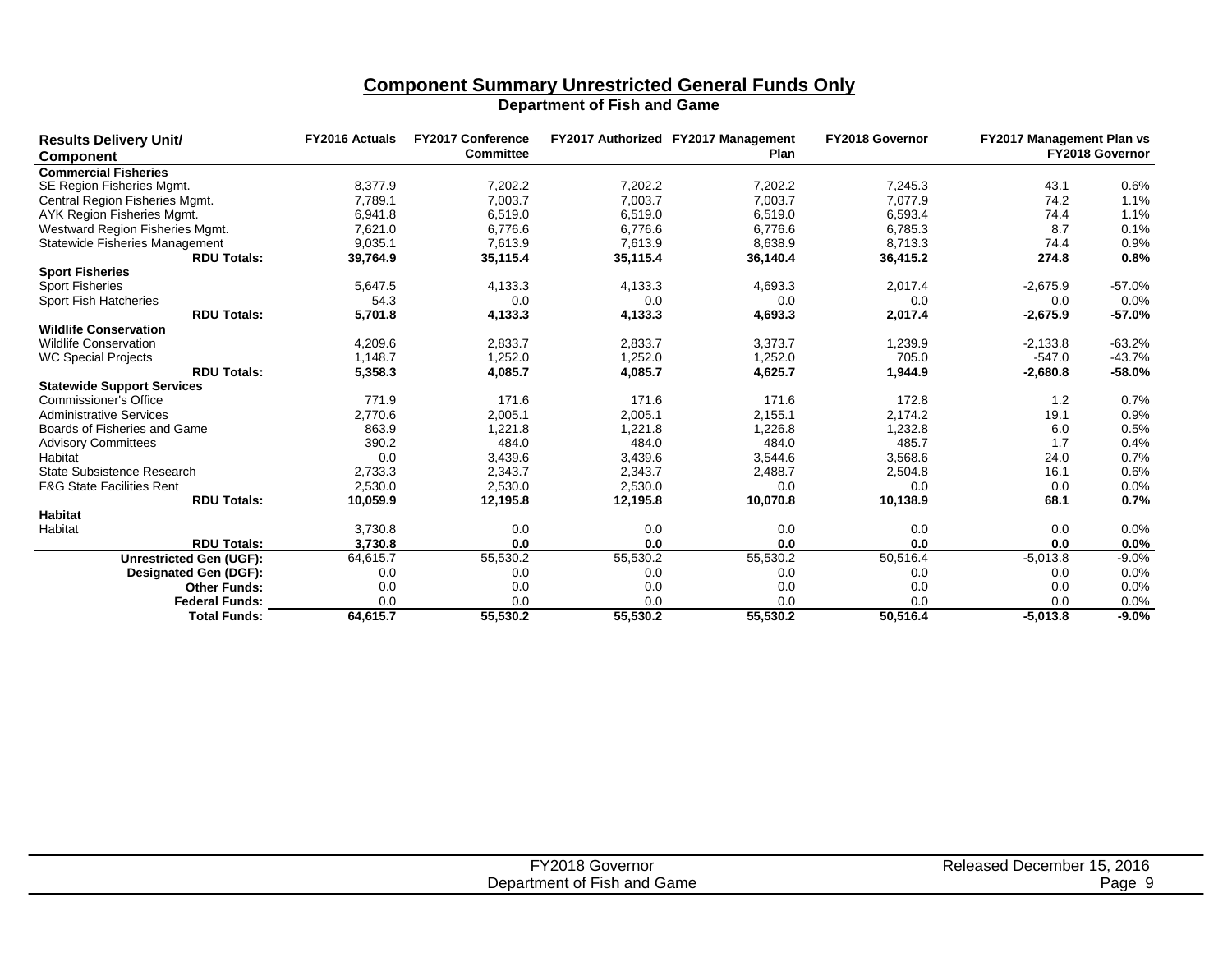# **Component Summary All Funds**

| <b>Results Delivery Unit/</b><br><b>Component</b> | <b>FY2016 Actuals</b> | <b>FY2017 Conference</b><br><b>Committee</b> |           | FY2017 Authorized FY2017 Management<br>Plan | FY2018 Governor | FY2017 Management Plan vs | FY2018 Governor |
|---------------------------------------------------|-----------------------|----------------------------------------------|-----------|---------------------------------------------|-----------------|---------------------------|-----------------|
| <b>Commercial Fisheries</b>                       |                       |                                              |           |                                             |                 |                           |                 |
| SE Region Fisheries Mgmt.                         | 13.646.7              | 13.115.8                                     | 13.115.8  | 13.115.8                                    | 13.357.7        | 241.9                     | 1.8%            |
| Central Region Fisheries Mgmt.                    | 10,520.1              | 10,410.8                                     | 10,410.8  | 10,410.8                                    | 10,496.2        | 85.4                      | 0.8%            |
| AYK Region Fisheries Mgmt.                        | 9,335.7               | 9,735.0                                      | 9,735.0   | 9,735.0                                     | 9,818.3         | 83.3                      | 0.9%            |
| Westward Region Fisheries Mgmt.                   | 13,434.4              | 14,268.6                                     | 14,268.6  | 14,258.6                                    | 14,262.8        | 4.2                       | 0.0%            |
| <b>Statewide Fisheries Management</b>             | 16,745.2              | 18,305.6                                     | 18,305.6  | 19,340.6                                    | 19,204.2        | $-136.4$                  | $-0.7%$         |
| <b>Commercial Fish Entry Commission</b>           | 3,522.1               | 3,694.0                                      | 3.694.0   | 3,694.0                                     | 3,632.6         | $-61.4$                   | $-1.7%$         |
| <b>RDU Totals:</b>                                | 67,204.2              | 69,529.8                                     | 69,529.8  | 70,554.8                                    | 70,771.8        | 217.0                     | 0.3%            |
| <b>Sport Fisheries</b>                            |                       |                                              |           |                                             |                 |                           |                 |
| <b>Sport Fisheries</b>                            | 36,255.0              | 42,190.0                                     | 42,190.0  | 42,750.0                                    | 41,370.0        | $-1,380.0$                | $-3.2%$         |
| Sport Fish Hatcheries                             | 5,046.2               | 5,733.2                                      | 5,733.2   | 5,733.2                                     | 5,762.3         | 29.1                      | 0.5%            |
| <b>RDU Totals:</b>                                | 41,301.2              | 47,923.2                                     | 47,923.2  | 48,483.2                                    | 47,132.3        | $-1,350.9$                | $-2.8%$         |
| <b>Wildlife Conservation</b>                      |                       |                                              |           |                                             |                 |                           |                 |
| Wildlife Conservation                             | 31,678.6              | 34,053.3                                     | 34,053.3  | 33,221.1                                    | 33,272.7        | 51.6                      | 0.2%            |
| <b>WC Special Projects</b>                        | 10,216.5              | 12,612.4                                     | 12,612.4  | 13,984.6                                    | 13,862.4        | $-122.2$                  | $-0.9%$         |
| Hunter Ed Public Shooting Ranges                  | 872.4                 | 908.8                                        | 908.8     | 908.8                                       | 913.9           | 5.1                       | 0.6%            |
| <b>RDU Totals:</b>                                | 42,767.5              | 47,574.5                                     | 47,574.5  | 48,114.5                                    | 48,049.0        | $-65.5$                   | $-0.1%$         |
| <b>Statewide Support Services</b>                 |                       |                                              |           |                                             |                 |                           |                 |
| <b>Commissioner's Office</b>                      | 1,222.3               | 1,651.1                                      | 1,651.1   | 1,651.1                                     | 1,568.2         | $-82.9$                   | $-5.0%$         |
| <b>Administrative Services</b>                    | 9,669.4               | 12,032.4                                     | 12,051.5  | 12,980.6                                    | 11,806.7        | $-1,173.9$                | $-9.0%$         |
| Boards of Fisheries and Game                      | 1,109.0               | 1,309.8                                      | 1,309.8   | 1,314.8                                     | 1,320.8         | 6.0                       | 0.5%            |
| <b>Advisory Committees</b>                        | 458.0                 | 546.7                                        | 546.7     | 546.7                                       | 548.4           | 1.7                       | 0.3%            |
| Habitat                                           | 0.0                   | 6,040.7                                      | 6.040.7   | 5,930.2                                     | 5,781.2         | $-149.0$                  | $-2.5%$         |
| <b>State Subsistence Research</b>                 | 5,220.5               | 6,953.6                                      | 6,953.6   | 6,535.0                                     | 5,565.1         | $-969.9$                  | $-14.8%$        |
| <b>EVOS Trustee Council</b>                       | 1,334.0               | 2,508.5                                      | 2,508.5   | 2,508.5                                     | 2,518.2         | 9.7                       | 0.4%            |
| <b>State Facilities Maintenance</b>               | 3,017.9               | 5,100.8                                      | 5,100.8   | 5,100.8                                     | 5,100.8         | 0.0                       | 0.0%            |
| <b>F&amp;G State Facilities Rent</b>              | 2,530.0               | 2,530.0                                      | 2,530.0   | 0.0                                         | 0.0             | 0.0                       | 0.0%            |
| <b>RDU Totals:</b>                                | 24,561.1              | 38,673.6                                     | 38,692.7  | 36,567.7                                    | 34,209.4        | $-2,358.3$                | $-6.4%$         |
| <b>Habitat</b>                                    |                       |                                              |           |                                             |                 |                           |                 |
| Habitat                                           | 4.847.8               | 0.0                                          | 0.0       | 0.0                                         | 0.0             | 0.0                       | 0.0%            |
| <b>RDU Totals:</b>                                | 4.847.8               | 0.0                                          | 0.0       | 0.0                                         | 0.0             | 0.0                       | 0.0%            |
|                                                   | 64,615.7              |                                              |           | 55,530.2                                    | 50,516.4        |                           | $-9.0%$         |
| <b>Unrestricted Gen (UGF):</b>                    |                       | 55,530.2                                     | 55,530.2  |                                             |                 | $-5,013.8$                |                 |
| <b>Designated Gen (DGF):</b>                      | 11,828.7              | 14,843.4                                     | 14,843.4  | 14,843.4                                    | 14,897.5        | 54.1                      | 0.4%            |
| <b>Other Funds:</b>                               | 49,871.4              | 65,645.9                                     | 65,665.0  | 65,665.0                                    | 67,729.1        | 2,064.1                   | 3.1%            |
| <b>Federal Funds:</b>                             | 54,366.0              | 67,681.6                                     | 67,681.6  | 67,681.6                                    | 67,019.5        | $-662.1$                  | $-1.0%$         |
| <b>Total Funds:</b>                               | 180,681.8             | 203,701.1                                    | 203,720.2 | 203,720.2                                   | 200,162.5       | $-3,557.7$                | $-1.7%$         |
| <b>Permanent Full Time:</b>                       | 900                   | 872                                          | 872       | 860                                         | 837             | $-23$                     | $-2.7%$         |
| <b>Permanent Part Time:</b>                       | 700                   | 684                                          | 684       | 657                                         | 641             | $-16$                     | $-2.4%$         |
| <b>Non Permanent:</b>                             | 54                    | 53                                           | 53        | 29                                          | 23              | -6                        | $-20.7%$        |
| <b>Total Positions:</b>                           | 1.654                 | 1,609                                        | 1,609     | 1.546                                       | 1.501           | $-45$                     | $-2.9%$         |
|                                                   |                       |                                              |           |                                             |                 |                           |                 |

| T10040C<br>.18 Governor<br>zu           | 15, 2016<br>Released December 15 |
|-----------------------------------------|----------------------------------|
| .<br>f Fish and Game<br>Department of F | Page                             |
|                                         |                                  |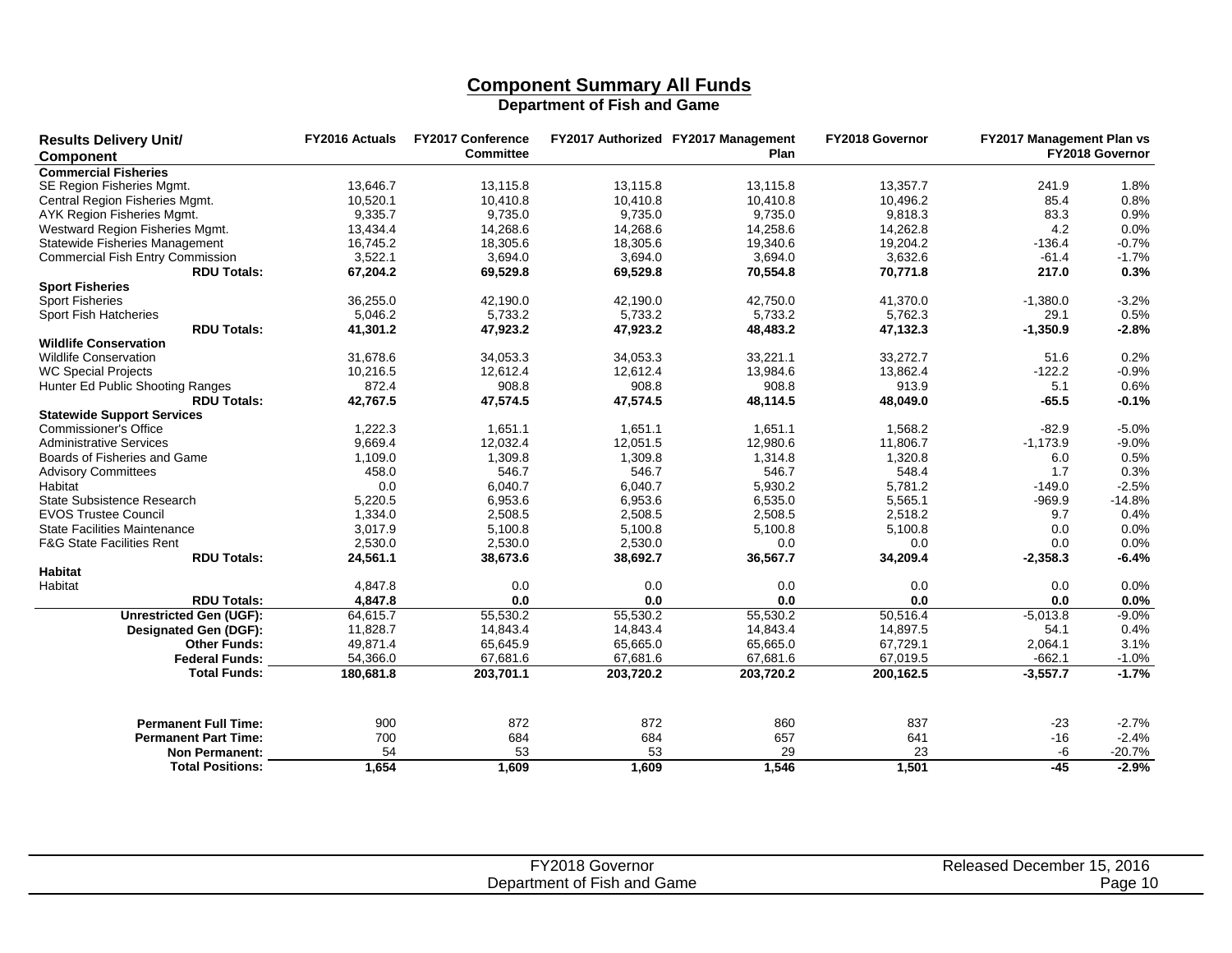#### **Inter-Agency Revenue Summary Department of Fish and Game Revenue Type 5007 Inter-Agency Receipts Only**

#### **Scenario: FY2018 Governor (13956)**

| <b>Master Revenue</b><br>Account          | <b>Sub Revenue Account</b>                                     | <b>Component</b>                               | <b>Total</b> |
|-------------------------------------------|----------------------------------------------------------------|------------------------------------------------|--------------|
| Department of Fish and Game Totals:       |                                                                |                                                | 18,557.2     |
| 5007 I/A Rcpts                            | 5301 Inter-Agency Receipts                                     |                                                | 13,556.3     |
| 5007 I/A Rcpts                            | 5301 Inter-Agency Receipts                                     | Commerce - Department-wide                     | 115.0        |
| 5007 I/A Rcpts                            | 5301 Inter-Agency Receipts                                     | EnvCon - Department-wide                       | 25.0         |
| 5007 I/A Rcpts                            | 5301 Inter-Agency Receipts                                     | FishGm - Administrative Services (479)         | 1,627.3      |
| 5007 I/A Rcpts                            | 5301 Inter-Agency Receipts                                     | FishGm - Boards of Fisheries and Game (2048)   | 1.0          |
| 5007 I/A Rcpts                            | 5301 Inter-Agency Receipts                                     | FishGm - EVOS Trustee Council (2693)           | 27.7         |
| 5007 I/A Rcpts                            | 5301 Inter-Agency Receipts                                     | FishGm - Sport Fisheries (464)                 | 1,138.5      |
| 5007 I/A Rcpts                            | 5301 Inter-Agency Receipts                                     | FishGm - State Subsistence Research (2625)     | 1.0          |
| 5007 I/A Rcpts                            | 5301 Inter-Agency Receipts                                     | FishGm - Statewide Fisheries Management (2171) | 85.8         |
| 5007 I/A Rcpts                            | 5301 Inter-Agency Receipts                                     | FishGm - Wildlife Conservation (473)           | 269.8        |
| 5007 I/A Rcpts                            | 5301 Inter-Agency Receipts                                     | H&SS - Department-wide                         | 11.6         |
| 5007 I/A Rcpts                            | 5301 Inter-Agency Receipts                                     | Law - Department-wide                          | 20.0         |
| 5007 I/A Rcpts                            | 5301 Inter-Agency Receipts                                     | NatRes - Department-wide                       | 1,034.0      |
|                                           |                                                                | <b>NOT FOUND</b>                               | 150.0        |
| 5007 I/A Rcpts                            | 5301 Inter-Agency Receipts                                     |                                                | 294.2        |
| 5007 I/A Rcpts                            | 5301 Inter-Agency Receipts                                     | Trans - Department-wide                        |              |
| 5007 I/A Rcpts                            | 5301 Inter-Agency Receipts                                     | Univ - Department-wide                         | 200.0        |
| <b>RDU: Commercial</b><br>Fisheries (143) |                                                                |                                                | 1,297.9      |
| 5007 I/A Rcpts                            | 5301 Inter-Agency Receipts                                     |                                                | 285.3        |
| 5007 I/A Rcpts                            | 5301 Inter-Agency Receipts                                     | FishGm - Sport Fisheries (464)                 | 801.6        |
| 5007 I/A Rcpts                            | 5301 Inter-Agency Receipts                                     | FishGm - Wildlife Conservation (473)           | 207.0        |
| 5007 I/A Rcpts                            | 5301 Inter-Agency Receipts                                     | NatRes - Department-wide                       | 4.0          |
|                                           | <b>Component: Southeast Region Fisheries Management (2167)</b> |                                                | 159.9        |
| 5007 I/A Rcpts                            | 5301 Inter-Agency Receipts                                     | FishGm - Sport Fisheries (464)                 | 80.9         |
| 5007 I/A Rcpts                            | 5301 Inter-Agency Receipts                                     | FishGm - Wildlife Conservation (473)           | 79.0         |
|                                           | <b>Component: Central Region Fisheries Management (2168)</b>   |                                                | 115.0        |
|                                           |                                                                |                                                | 115.0        |
| 5007 I/A Rcpts                            | 5301 Inter-Agency Receipts                                     |                                                |              |
|                                           | <b>Component: AYK Region Fisheries Management (2169)</b>       |                                                | 110.3        |
| 5007 I/A Rcpts                            | 5301 Inter-Agency Receipts                                     |                                                | 110.3        |
|                                           | <b>Component: Westward Region Fisheries Management (2170)</b>  |                                                | 60.0         |
| 5007 I/A Rcpts                            | 5301 Inter-Agency Receipts                                     |                                                | 60.0         |
|                                           | <b>Component: Statewide Fisheries Management (2171)</b>        |                                                | 852.7        |
| 5007 I/A Rcpts                            | 5301 Inter-Agency Receipts                                     | FishGm - Sport Fisheries (464)                 | 720.7        |
| 5007 I/A Rcpts                            | 5301 Inter-Agency Receipts                                     | FishGm - Wildlife Conservation (473)           | 128.0        |
| 5007 I/A Rcpts                            | 5301 Inter-Agency Receipts                                     | NatRes - Department-wide                       | 4.0          |
| <b>RDU: Sport Fisheries</b><br>(145)      |                                                                |                                                | 830.7        |
| 5007 I/A Rcpts                            | 5301 Inter-Agency Receipts                                     |                                                | 370.7        |
| 5007 I/A Rcpts                            | 5301 Inter-Agency Receipts                                     | EnvCon - Department-wide                       | 15.0         |
| 5007 I/A Rcpts                            | 5301 Inter-Agency Receipts                                     | FishGm - Administrative Services (479)         | 308.7        |
| 5007 I/A Rcpts                            | 5301 Inter-Agency Receipts                                     | FishGm - EVOS Trustee Council (2693)           | 27.7         |
| 5007 I/A Rcpts                            | 5301 Inter-Agency Receipts                                     | FishGm - Statewide Fisheries Management (2171) | 60.8         |
| 5007 I/A Rcpts                            | 5301 Inter-Agency Receipts                                     | FishGm - Wildlife Conservation (473)           | 37.8         |
| 5007 I/A Rcpts                            | 5301 Inter-Agency Receipts                                     | H&SS - Department-wide                         | 10.0         |
|                                           |                                                                |                                                | 830.7        |
| <b>Component: Sport Fisheries (464)</b>   |                                                                |                                                |              |
| 5007 I/A Rcpts                            | 5301 Inter-Agency Receipts                                     |                                                | 370.7        |
| 5007 I/A Rcpts                            | 5301 Inter-Agency Receipts                                     | EnvCon - Department-wide                       | 15.0         |
| 5007 I/A Rcpts                            | 5301 Inter-Agency Receipts                                     | FishGm - Administrative Services (479)         | 308.7        |
| 5007 I/A Rcpts                            | 5301 Inter-Agency Receipts                                     | FishGm - EVOS Trustee Council (2693)           | 27.7         |
| 5007 I/A Rcpts                            | 5301 Inter-Agency Receipts                                     | FishGm - Statewide Fisheries Management (2171) | 60.8         |
| 5007 I/A Rcpts                            | 5301 Inter-Agency Receipts                                     | FishGm - Wildlife Conservation (473)           | 37.8         |
| 5007 I/A Rcpts                            | 5301 Inter-Agency Receipts                                     | H&SS - Department-wide                         | 10.0         |
| <b>RDU: Wildlife</b>                      |                                                                |                                                | 1,219.0      |
| <b>Conservation (147)</b>                 |                                                                |                                                |              |
| 5007 I/A Rcpts                            | 5301 Inter-Agency Receipts                                     |                                                | 291.4        |
| 5007 I/A Rcpts                            | 5301 Inter-Agency Receipts                                     | Commerce - Department-wide                     | 40.0         |
| 5007 I/A Rcpts                            | 5301 Inter-Agency Receipts                                     | EnvCon - Department-wide                       | 10.0         |
| 5007 I/A Rcpts                            | 5301 Inter-Agency Receipts                                     | FishGm - Administrative Services (479)         | 100.0        |
| 5007 I/A Rcpts                            | 5301 Inter-Agency Receipts                                     | FishGm - Boards of Fisheries and Game (2048)   | 1.0          |
| 5007 I/A Rcpts                            | 5301 Inter-Agency Receipts                                     | FishGm - Sport Fisheries (464)                 | 311.9        |
| 5007 I/A Rcpts                            | 5301 Inter-Agency Receipts                                     | FishGm - State Subsistence Research (2625)     | 1.0          |

| FY2018 Governor             | Released December 15, 2016 |
|-----------------------------|----------------------------|
| Department of Fish and Game | Page 11                    |